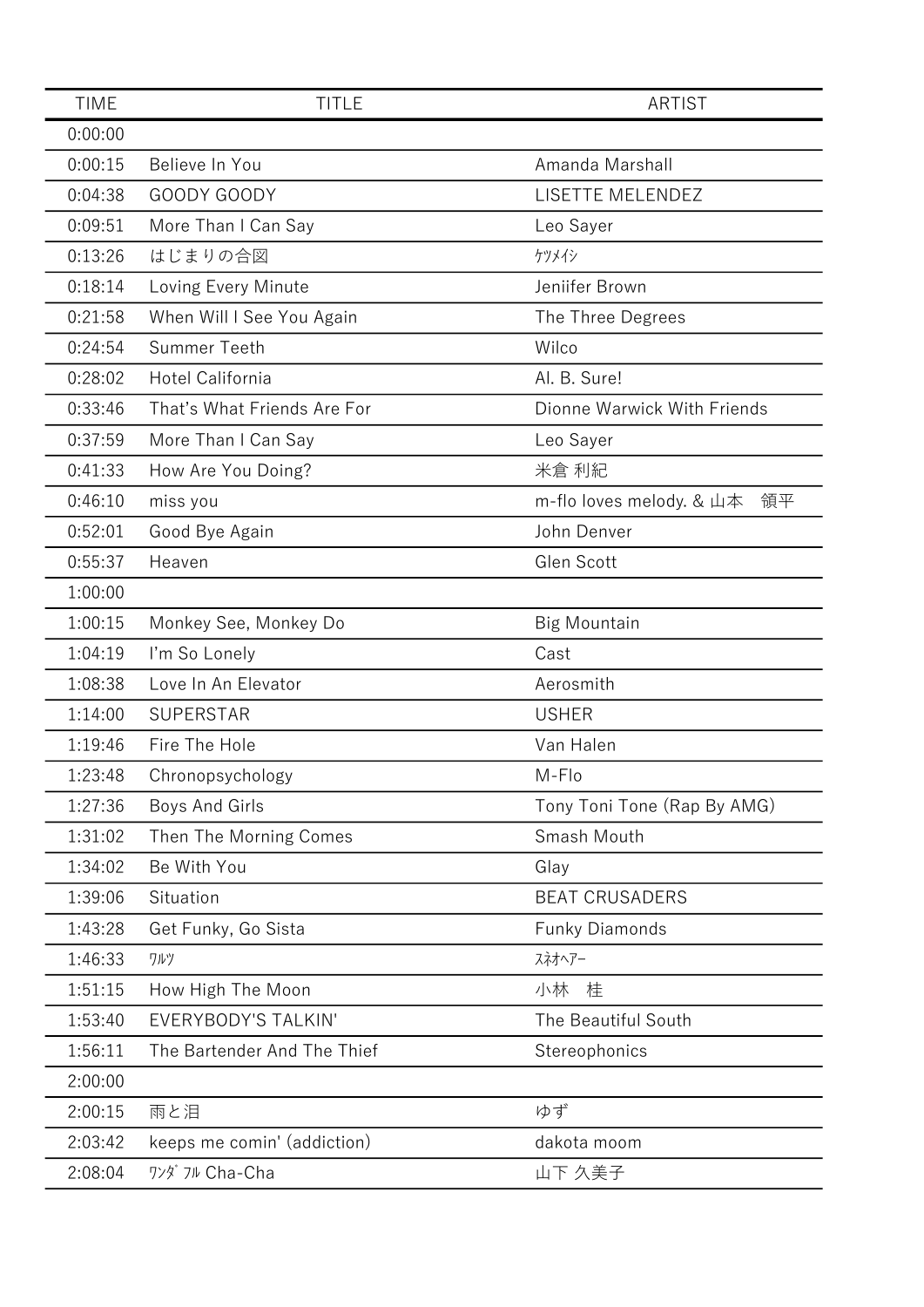| <b>TIME</b> | <b>TITLE</b>                 | <b>ARTIST</b>                        |
|-------------|------------------------------|--------------------------------------|
| 2:11:55     | Make My Day                  | <b>Terra Nova</b>                    |
| 2:15:32     | 陽の照りながら雨の降る                  | Cocco                                |
| 2:20:06     | Another World                | Nowhere                              |
| 2:24:42     | Mary Got A Baby              | Maxi Priest                          |
| 2:28:04     | 魔弾 ~Der Freischutz~          | T.M.Revolution                       |
| 2:32:39     | Say That                     | Sway Penala feat. Drop N Harmony     |
| 2:37:05     | Stupid Girl                  | Garbage                              |
| 2:41:22     | <b>WELCOME TO MY LIFE</b>    | <b>SYMPLE PLAN</b>                   |
| 2:44:45     | 疾走                           | <b>GRAPEVINE</b>                     |
| 2:48:18     | LIVELY UP YOURSELF           | <b>BOB MARLEY</b>                    |
| 2:51:12     | 風にさらわれて                      | 玉置 浩二                                |
| 2:54:34     | <b>TRIPOD BABY</b>           | m-flo loves LISA                     |
| 3:00:00     |                              |                                      |
| 3:00:14     | If I Believe                 | 麻衣<br>倉木                             |
| 3:03:54     | DANCE WITH ME                | ORLEANS                              |
| 3:07:11     | Another Day Goseb By         | Dakota Moon                          |
| 3:10:42     | Ooh Baby, Baby               | Jana                                 |
| 3:14:26     | All That I Can Say           | Mary J.Blige                         |
| 3:17:46     | I'm Your Man                 | Wham!                                |
| 3:21:46     | Oh No!                       | Marina & the diamonds                |
| 3:24:44     | In A Big Country             | <b>Big Country</b>                   |
| 3:28:30     | The Rose                     | Leann Rimes                          |
| 3:32:01     | Mothership                   | Silva                                |
| 3:37:04     | Tell Me                      | <b>Hide With Spread Beaver</b>       |
| 3:41:48     | You Should Be Mine           | <b>Brian McKnight Featuring Mase</b> |
| 3:46:27     | Autumn Leaves                | akiko                                |
| 3:50:12     | 希望の橋                         | Vo Vo Tau                            |
| 3:54:38     | Sweet Obsession              | Silva                                |
| 3:59:13     | 蒼く 優しく                       | コブクロ                                 |
| 4:00:00     |                              |                                      |
| 4:04:38     | Under The Light Of The Moon  | The Merrymakers                      |
| 4:07:25     | <b>Talking In Your Sleep</b> | The Romantics                        |
| 4:11:15     | I RAN                        | <b>FLOCK OF SEAGULLS</b>             |
| 4:16:17     | <b>MONEY</b>                 | 省吾<br>浜田                             |
| 4:21:27     | again                        | janet jackson                        |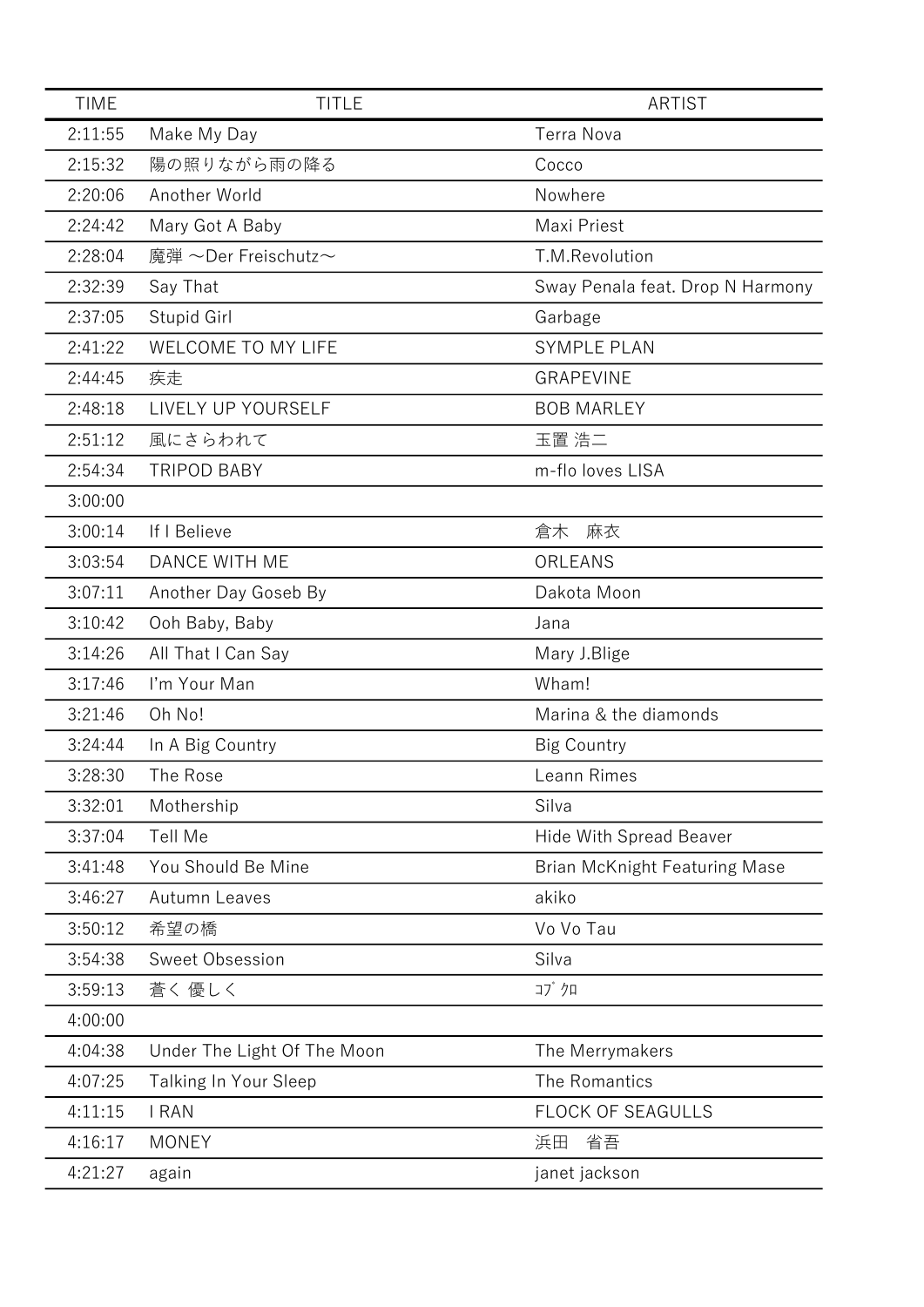| <b>TIME</b> | <b>TITLE</b>                       | <b>ARTIST</b>                        |
|-------------|------------------------------------|--------------------------------------|
| 4:25:14     | I Drive Myself Crazy               | 'N Sync                              |
| 4:29:10     | うさぎの唄                              | 原 由子                                 |
| 4:32:45     | Don't You Want Me                  | <b>JODY WATLEY</b>                   |
| 4:36:50     | <b>CAN'T STOP</b>                  | RED HOT CHILI PEPPERS                |
| 4:41:18     | Celebration                        | C.J.Lewis                            |
| 4:44:47     | <b>Black Balloon</b>               | Goo Goo Dolls                        |
| 4:48:42     | Straight Up                        | <b>Chante Moore</b>                  |
| 4:52:18     | FEEL GOOD                          | <b>ERIC BENE'T feat. Faith Evans</b> |
| 4:56:03     | Nice And Lovely                    | Shaggy                               |
| 4:59:43     | All I Wanna Do Is Make Love To You | Heart                                |
| 5:00:00     |                                    |                                      |
| 5:00:00     | Lights                             | Journey                              |
| 5:03:08     | ここにいるよ                             | Soulja feat. 青山<br>テルマ               |
| 5:08:31     | 湘南 My Love                         | <b>TUBE</b>                          |
| 5:12:59     | Joy Love Happiness                 | Mimi                                 |
| 5:17:09     | I Just Called To Say I Love You    | Stevie Wonder                        |
| 5:21:30     | When I'm Up                        | Grate Big Sea                        |
| 5:24:51     | Anthem                             | The Wildhearts                       |
| 5:28:29     | Here We Go Again                   | Ray Charles duet with Norah Jones    |
| 5:32:23     | 神様と仲なおり                            | Rebecca                              |
| 5:37:09     | You                                | Janet Jackson                        |
| 5:41:52     | Fly Robin Fly                      | <b>Silver Convention</b>             |
| 5:47:22     | Save Room                          | John Legend                          |
| 5:51:02     | WHAT DO YOU GOT?                   | <b>BON JOVI</b>                      |
| 5:54:47     | <b>February Song</b>               | Josh Groban                          |
| 5:58:36     | Just Dance                         | Lady GaGa Featuring Colby O'Donis    |
| 6:00:00     |                                    |                                      |
| 6:00:14     | Try Boy, Try Girl                  | 前田 亘輝                                |
| 6:06:03     | プ ラシーボ・セシボン                        | 冨田カボ feat. 高橋幸宏+大貫妙子                 |
| 6:11:02     | All In Good Time                   | The Whispers                         |
| 6:15:08     | だいじょうぶ I'm All Right               | <b>KAN</b>                           |
| 6:19:12     | Nothing Like The Rain              | 2 Unlimited                          |
| 6:23:11     | 永遠に                                | The Gospellers                       |
| 6:28:42     | <b>SPARKLES</b>                    | bird                                 |
| 6:34:21     | Don't Change Your Plans            | Ben Folds Five                       |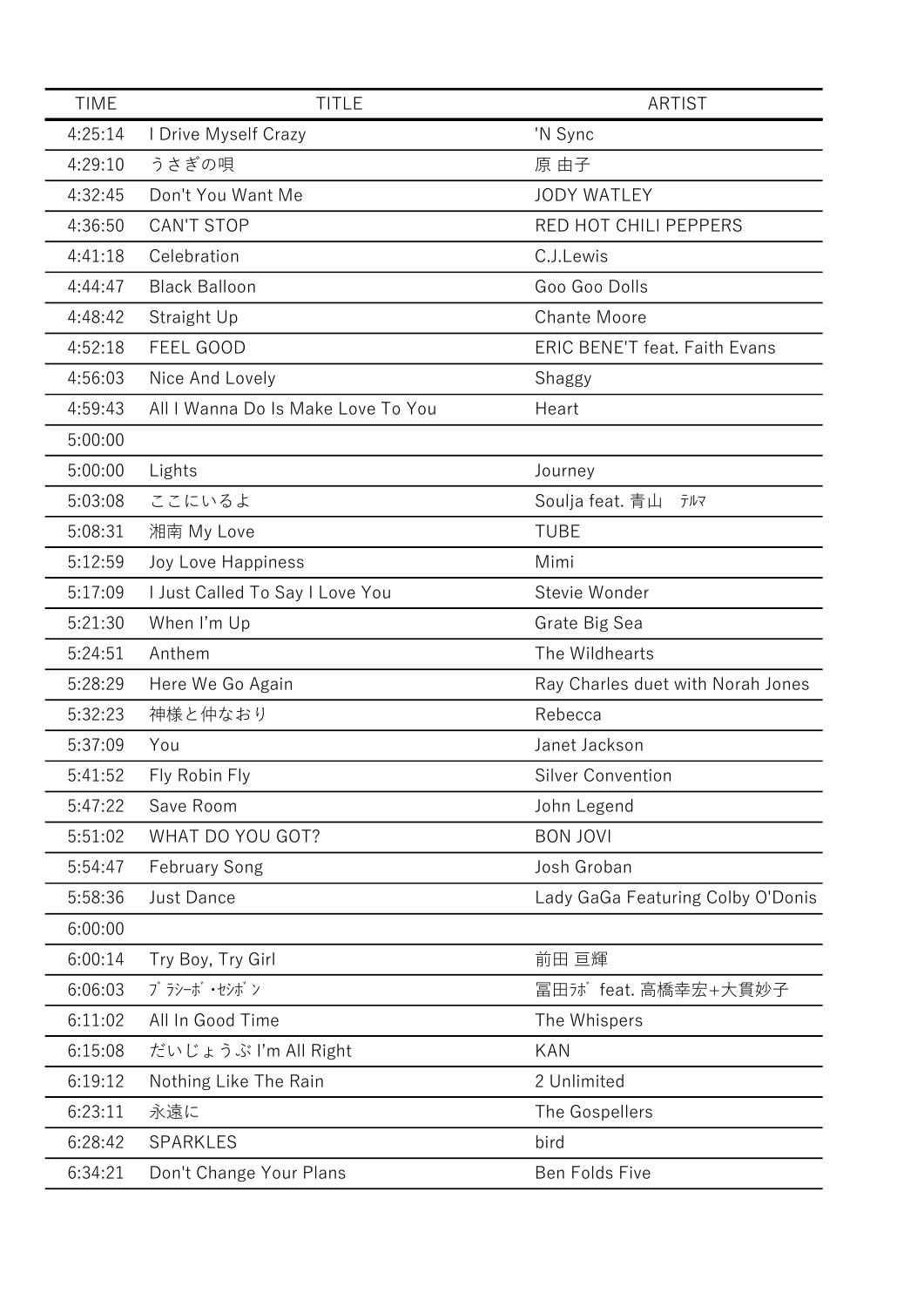| <b>TIME</b> | <b>TITLE</b>                  | <b>ARTIST</b>                   |
|-------------|-------------------------------|---------------------------------|
| 6:39:27     | Human Beings                  | Seal                            |
| 6:43:55     | ノクターン                         | 綾香<br>平原                        |
| 6:48:34     | ジャング ル・スウィング                  | 山下 達郎                           |
| 6:53:27     | Spotlight                     | Gucci Mane Feat. Usher          |
| 6:57:20     | $Oh \cdots$                   | Sakura                          |
| 7:00:00     |                               |                                 |
| 7:02:06     | Here I Am                     | Air Supply                      |
| 7:05:45     | みんなひとり                        | 松<br>たか子                        |
| 7:10:26     | Around The World              | Red Hot Chili Peppers           |
| 7:14:24     | Battle Of Who Could Care Less | Ben Folds Five                  |
| 7:17:48     | remain ~心の鍵                   | 小柳 ゆき                           |
| 7:22:40     | I Love You                    | <b>DEBBIE GIBSON</b>            |
| 7:27:12     | burn burn                     | lostprophets                    |
| 7:30:32     | All the Young Dudes           | Mott The Hoople                 |
| 7:34:21     | Wildflower                    | Superfly                        |
| 7:38:42     | Mercy                         | Dave Matthews Band              |
| 7:42:07     | <b>Beautiful Stranger</b>     | Madonna                         |
| 7:45:59     | Can't Run But                 | Paul Simon                      |
| 7:49:46     | KISS KISS BANG BANG           | いきものがかり                         |
| 7:54:17     | Rebel Rebel                   | David Bowie                     |
| 8:00:00     |                               |                                 |
| 8:02:05     | EVOLUTION REVOLUTION LOVE     | <b>TRICKY</b>                   |
| 8:06:05     | A Crown                       | SING LOKE TALKING               |
| 8:11:07     | Falling In Love               | Aerosmith                       |
| 8:14:34     | 1コロ予報                         | 丸本莉子                            |
| 8:20:07     | THE FORGOTTEN                 | <b>GREEN DAY</b>                |
| 8:25:22     | <b>DUST</b>                   | <b>VAN HUNT</b>                 |
| 8:29:56     | 残像                            | flumpool                        |
| 8:35:38     | MOWGLI'S ROAD                 | <b>MARINA &amp; THE DIAMONS</b> |
| 8:39:08     | <b>JAM</b>                    | MICHAEL JACKSON                 |
| 8:44:45     | Sight For Sore Eyes           | M People                        |
| 8:51:12     | わがままチャック                      | キャプ テンストライダ ム                   |
| 8:55:21     | 1901                          | Phoenix                         |
| 8:58:32     | Reptile                       | Eric Clapton                    |
| 9:00:00     |                               |                                 |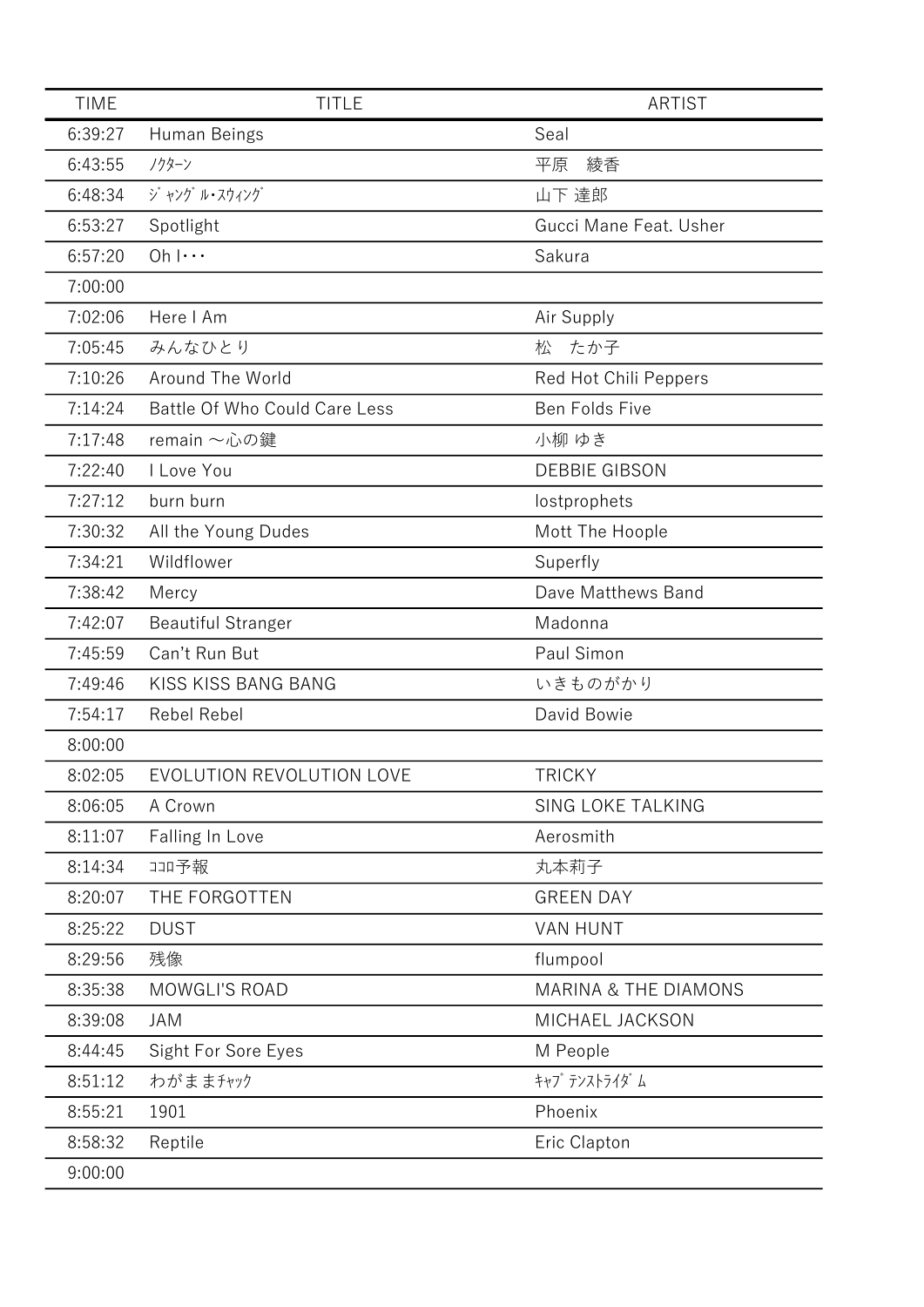| <b>TIME</b> | <b>TITLE</b>                    | <b>ARTIST</b>                      |
|-------------|---------------------------------|------------------------------------|
| 9:03:30     | AMERICAN ANGEL                  | <b>GEORGE MICHAEL</b>              |
| 9:07:30     | リンク                             | PORNO GRAFFITTI                    |
| 9:11:52     | Where Did It All Go Wrong?      | Oasis                              |
| 9:16:20     | <b>ENDLESS STORY</b>            | REIRA starring YUNA ITO            |
| 9:21:21     | A Broken Heart                  | <b>Christopher Owens</b>           |
| 9:24:47     | I'm Free (Heaven Helps The Man) | Kenny Loggins                      |
| 9:28:29     | Take Me To The Pilot            | Elton John                         |
| 9:32:34     | Decadence                       | Heavenstamp                        |
| 9:36:20     | Hymn For The Weekend            | Coldplay                           |
| 9:40:36     | Can't Nobody Hold Me Down       | PUFF DADDY & THE FAMILY feat. MASE |
| 9:44:23     | Girl Friend                     | Pebbles                            |
| 9:51:07     | 恋のマシゾン                          | 東京カランコロン                           |
| 9:55:28     | I Think I'm Love With You       | Jessica Simpson                    |
| 12:30:00    |                                 |                                    |
| 12:30:28    | Bounce, Shake, Move, Swing      | Boyz II Men                        |
| 12:34:47    | Walking                         | Mary Mary                          |
| 12:38:17    | Wherever you are                | ONE OK ROCK                        |
| 12:43:09    | <b>GUILTY</b>                   | <b>BLUE</b>                        |
| 12:47:09    | kaleido proud fiesta            | UNISON SQUARE GARDEN               |
| 12:50:47    | Human                           | Pretenders                         |
| 12:54:57    | ONE GIRL / ONE BOY              | Ш                                  |
| 13:00:00    |                                 |                                    |
| 13:00:15    | I.G.Y.                          | Donald Fagen                       |
| 13:05:28    | What Is Love                    | Haddaway                           |
| 13:10:05    | 何なんw                            | 藤井 風                               |
| 13:15:22    | Saint-Tropez Blues              | Clementine                         |
| 13:17:49    | 天地がエシ                           | NICO Touches the Walls             |
| 13:22:29    | narcissus                       | alanis morissette                  |
| 13:26:24    | TRAGEDY                         | HANOI ROCKS & MICHAEL MONROE       |
| 16:00:00    |                                 |                                    |
| 16:00:14    | D.A.N.C.E.                      | Justice                            |
| 16:04:14    | 気分上々↑↑                          | mihimaru GT                        |
| 16:08:18    | I'd Still Say Yes               | <b>KLYMAXX</b>                     |
| 16:15:04    | Crazy                           | K-Ci & JoJo                        |
| 16:19:12    | <b>CPU</b>                      | The AIU                            |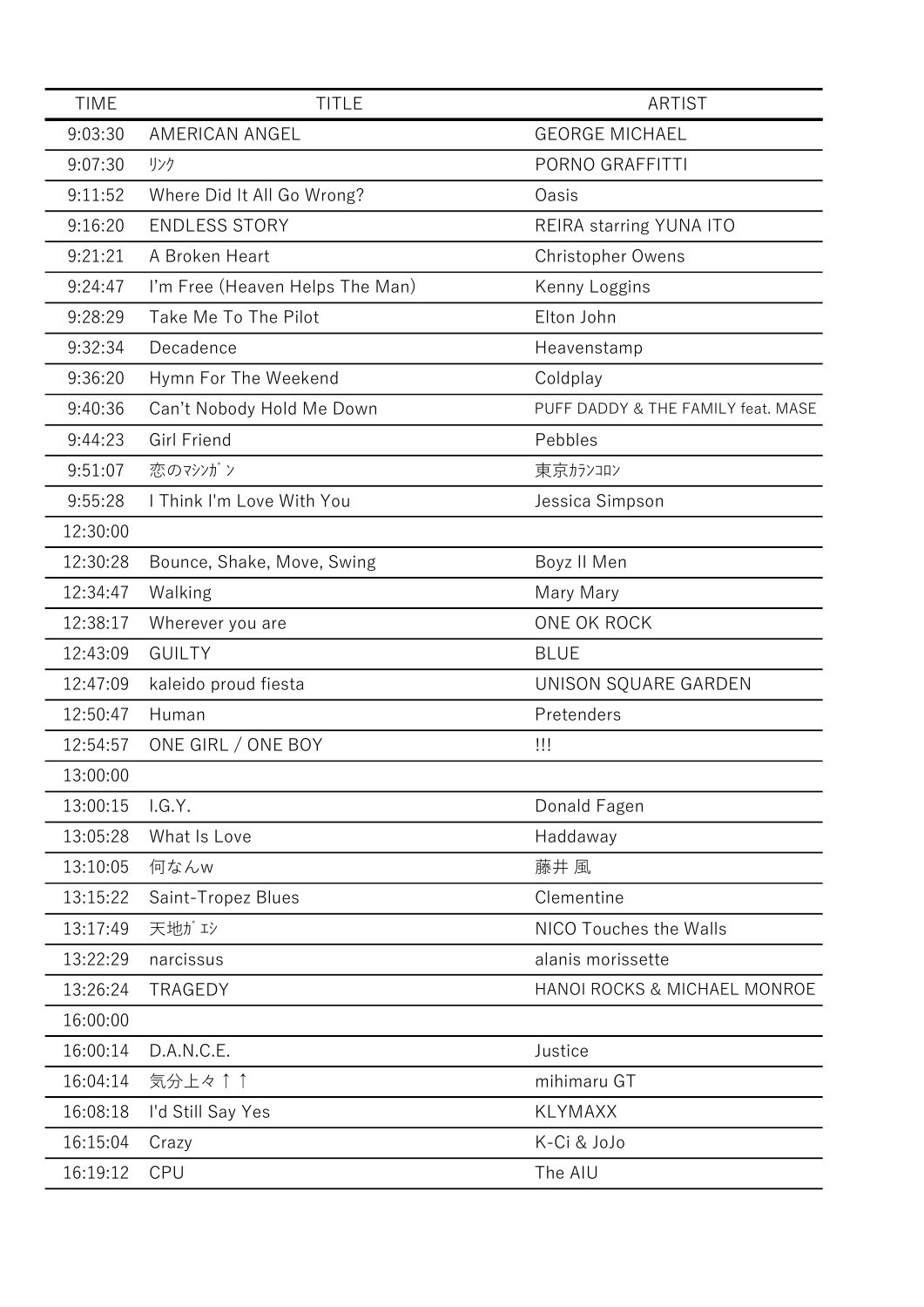| <b>TIME</b> | <b>TITLE</b>                 | <b>ARTIST</b>                                                             |
|-------------|------------------------------|---------------------------------------------------------------------------|
| 16:23:05    | $34 + 35$                    | Ariana Grande                                                             |
| 16:26:05    | <b>What About Now</b>        | Daghtry                                                                   |
| 16:33:01    | Bartender                    | T-Pain Feat. Akon                                                         |
| 16:37:00    | Higher Love                  | <b>MISIA</b>                                                              |
| 16:42:49    | When Can I See You           | <b>Baby Face</b>                                                          |
| 16:46:36    | All At Once                  | Whitney Houston                                                           |
| 16:51:05    | スーパースター                      | 広沢 タダシ                                                                    |
| 16:55:24    | Nothing                      | Jaguar                                                                    |
| 19:30:00    |                              |                                                                           |
| 19:31:11    | <b>FAMILY AFFAIR</b>         | <b>SLY &amp; THE FAMILY STONE</b>                                         |
| 19:34:50    | moyamoya                     | ケツメイシ                                                                     |
| 19:40:21    | Diary                        | Alicia Keys Feat. Tony! Toni! Tone!                                       |
| 19:45:05    | Cruel                        | Human Nature                                                              |
| 19:50:28    | <b>GLAMOROUS SKY</b>         | NANA starring MIKA NAKASHIMA                                              |
| 19:54:50    | Dopeman                      | Less Than Jake                                                            |
| 19:57:19    | Velocity Girl                | <b>Primal Scream</b>                                                      |
| 20:00:00    |                              |                                                                           |
| 20:00:15    | Like You                     | Bow Wow Feat. Ciara                                                       |
| 20:03:35    | スミレ                          | 秦 基博                                                                      |
| 20:07:35    | Louder                       | <b>CHARICE</b>                                                            |
| 20:10:34    | Timber                       | Pitbull Feat. Ke\$ha                                                      |
| 20:14:06    | 燦燦                           | 三浦 大知                                                                     |
| 20:18:25    | <b>Nothning Else Matters</b> | Miley Cyrus feat. WATT, Elton John, Yo-Yo Ma, Robert Trujillo, Chad Smith |
| 20:25:07    | Boogie Mi Vista              | Matt Bianco                                                               |
| 20:31:11    | Slow Jamz                    | Twista Feat. Kanye West & Jamie Fox                                       |
| 20:34:39    | デリシャスナ金曜日                    | Crystal Kay                                                               |
| 20:39:00    | THE PEOPLE                   | THE MUSIC                                                                 |
| 20:42:57    | Mr. E's Beautiful Blues      | Eels                                                                      |
| 20:47:03    | 海へと                          | Puffy                                                                     |
| 20:50:10    | Hang On In There Baby        | <b>Gary Barlow</b>                                                        |
| 20:53:43    | We Could Make It Happen      | Swing Out Sister                                                          |
| 21:00:00    |                              |                                                                           |
| 21:10:34    | <b>MY PROMISE</b>            | EARTH, WIND & FIRE                                                        |
| 21:13:55    | Get Away                     | Bobby Brown                                                               |
| 21:19:15    | 明日へ架ける橋                      | 麻衣<br>倉木                                                                  |
| 21:23:09    | Machinery                    | Sheena Easton                                                             |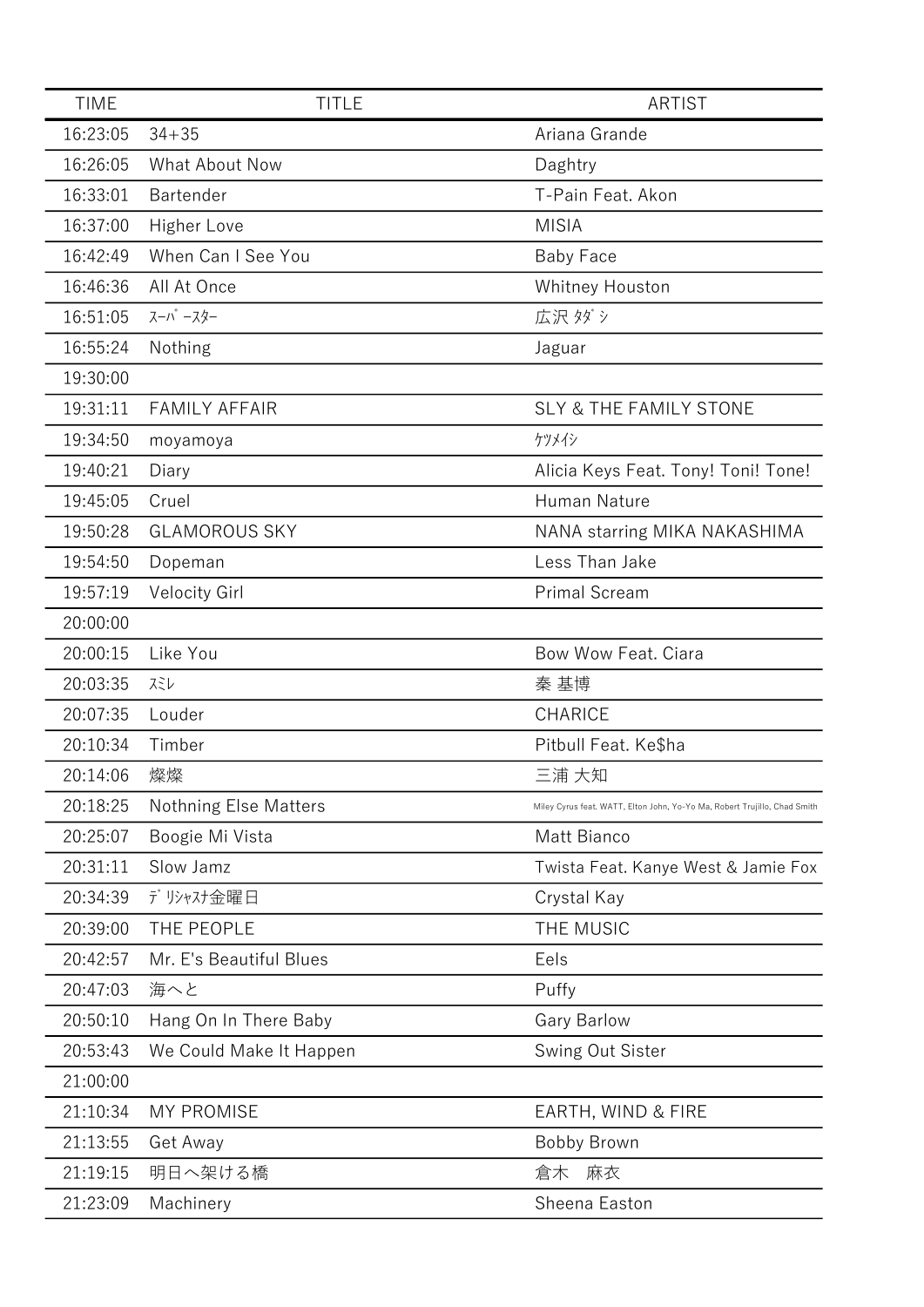| <b>TIME</b> | <b>TITLE</b>                        | <b>ARTIST</b>                      |
|-------------|-------------------------------------|------------------------------------|
| 21:26:09    | Ready Or Not                        | A1                                 |
| 21:31:11    | Change Of Heart                     | Cyndi Lauper                       |
| 21:35:32    | Way Over Yonder                     | <b>Blessid Union Of Souls</b>      |
| 21:39:38    | <b>TRAIN</b>                        | <b>STRAIGHTENER</b>                |
| 21:43:26    | <b>B.L.U.R.E.M.I.</b>               | Blur                               |
| 21:45:43    | Almost Love                         | Silva                              |
| 21:50:22    | Fantasy                             | <b>Black Box</b>                   |
| 21:55:30    | <b>DIVA</b>                         | <b>BEYONCE</b>                     |
| 22:00:00    |                                     |                                    |
| 22:00:15    | Fill Me In                          | Caraig David                       |
| 22:04:24    | I Still Love You                    | Next                               |
| 22:08:39    | Wonderland                          | 元気ロケッツ                             |
| 22:13:05    | With Love                           | <b>Hilary Duff</b>                 |
| 22:16:15    | 常套句                                 | Mr. Children                       |
| 22:20:16    | When You Look Me In The Eyes        | Jonas Brothers                     |
| 22:24:29    | I Like The Way (The Kissing Game)   | Hi-Five                            |
| 22:30:06    | Back & Forth                        | <b>AALIYAH</b>                     |
| 22:34:00    | <b>HERO</b>                         | CHAD KROEGER FEATURING JOSEY SCOTT |
| 22:37:15    | So Amazing                          | Boyz II Men                        |
| 22:41:53    | 髪をほどいて                              | bird                               |
| 22:46:28    | Me Myself And I                     | DE LA SOUL                         |
| 22:50:18    | 悲しみに暮れる街角                           | Daily-Echo                         |
| 22:54:43    | <b>New</b>                          | No Doubt                           |
| 23:00:00    |                                     |                                    |
| 23:00:15    | Give You the World -宇宙のダ ンタジー2008   | The DEY                            |
| 23:03:43    | I Wanna Know                        | AI                                 |
| 23:08:19    | Joyride                             | Roxette                            |
| 23:12:16    | Rocks                               | <b>Rod Stewart</b>                 |
| 23:17:05    | 繋ぐもの                                | 丸本莉子                               |
| 23:22:24    | THE BREAKDOWN                       | <b>PRINCE</b>                      |
| 23:26:44    | Bring The Light                     | <b>BEADY EYE</b>                   |
| 23:30:22    | This Feeling feat. Kelsea Ballerini | The Chainsmokers                   |
| 23:34:03    | スペクタクル                              | 植田 真梨恵                             |
| 23:38:00    | <b>HEADSTART FOR HAPPINESS</b>      | THE STLE COUNCIL                   |
| 23:41:40    | WHO NEEDS LOVE                      | <b>INCOGNITO</b>                   |